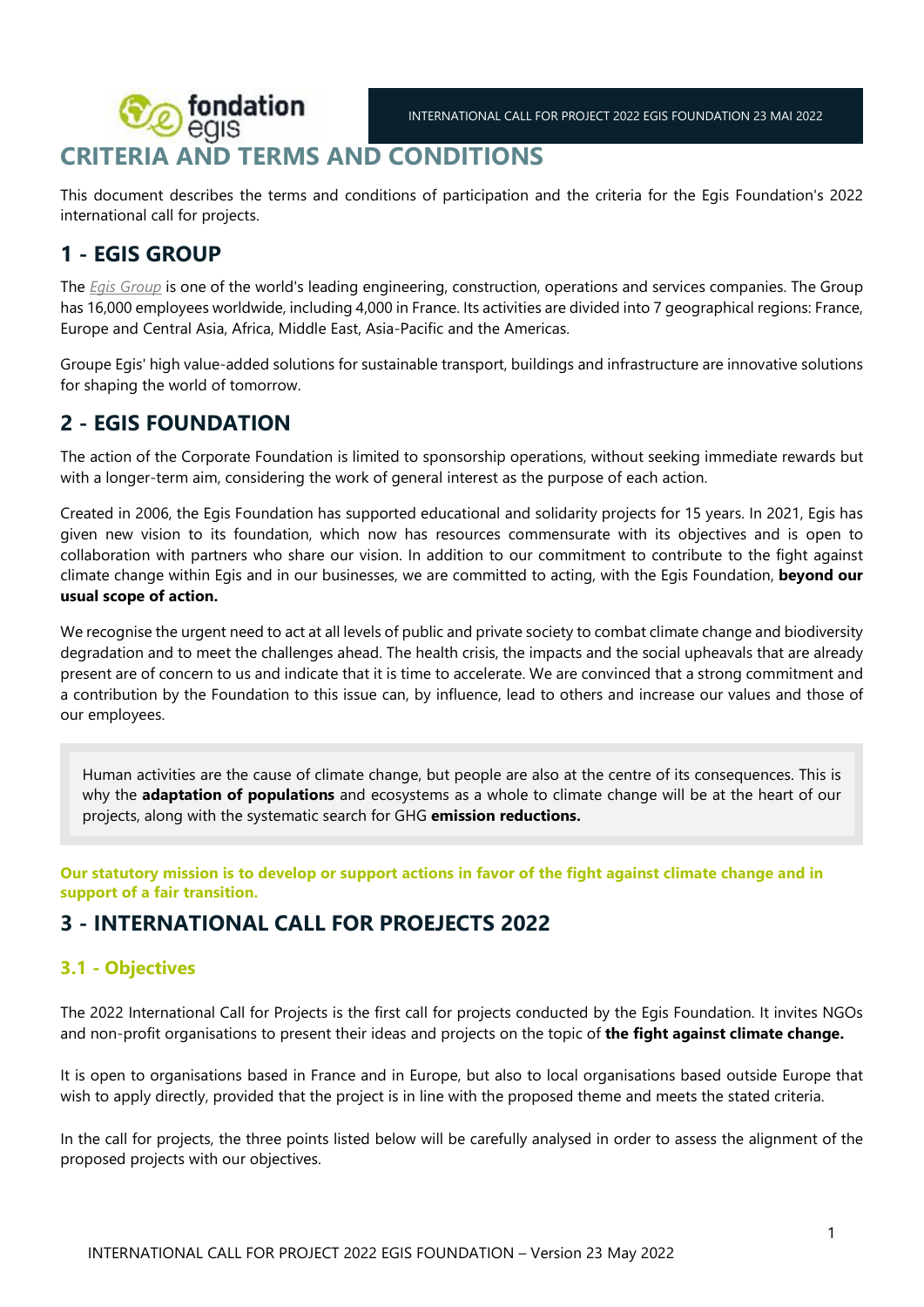### **3.1.1 - Impact regarding climate change**

We seek to support projects that have an **impact on the causes of climate change** by reducing the sources of greenhouse gas emissions and supporting sustainable lifestyles. We also seek to support projects that promote the resilience of populations, ecosystems and territories to the **present and future impacts of climate change**.

### **3.1.2 - Systemic and long term approach**

We are looking for the implementation of sustainable solutions, and for this reason the approach to climate change that we defend is not thematic but systemic. The search for complementary objectives linked to other components of people's living environments is strongly encouraged (social co-benefits). The desired approach should focus on solving the causes of the problems and/or enabling people to free themselves from the difficulties without generating dependency.

The complementary areas of impact listed by the Foundation are

- *Knowledge and education*
- *Professional training and action*
- *Technical and social innovation*
- *Economic and local development*
- *Preservation of biodiversity, ecosystems and/or natural resources*
- *Energy, transport and housing*
- *Agriculture and access to water*
- *Gender and human well-being*

### **3.1.3 - Focus on vulnerable populations**

We seek to pay particular attention to **vulnerable groups** (women, children, etc.) or those in **precarious situations.**  We are looking for actions that strengthen their capacity to be actors of their own destiny while respecting their dignity and sovereignty.

### **3.2 - Main phases of call for project**

The call for projects is divided into five main phases:

- $\triangleright$  Phase 1: Call for expressions of interest Submission of applications in the form of a simplified questionnaire - from 23 May to 20 June.
- $\triangleright$  Phase 2: Analysis of the eligibility of applications by the Foundation From 20 June to 1 July
- $\triangleright$  Phase 3: Submission of projects for successful applicants From 4 July to 6 September
- $\triangleright$  Phase 4: Pre-selection of projects by a Selection Committee From 7 September to 10 October
- $\triangleright$  Phase 5: The final decision to award the grants by the Board of Directors From 10 October to 31 October

Phase 1 is open to all. Phase 2 will allow the selection of **20 to 40 applicant organisations** with eligible projects.

Phase 3 will invite only eligible applicants to submit their project for evaluation by the Selection Committee. The other applicants will be informed of their non-selection.

At the end of Phase 4, the Selection Committee will pre-select a shortlist of **5 to 10 projects**.

An interview is planned with each applicant structure between Phase 4 and Phase 5 with the Foundation's operational team and members of the Selection Committee in order to gain a deeper understanding of the project and the structure's approach. The projects will then be presented to the Board of Directors for final selection.

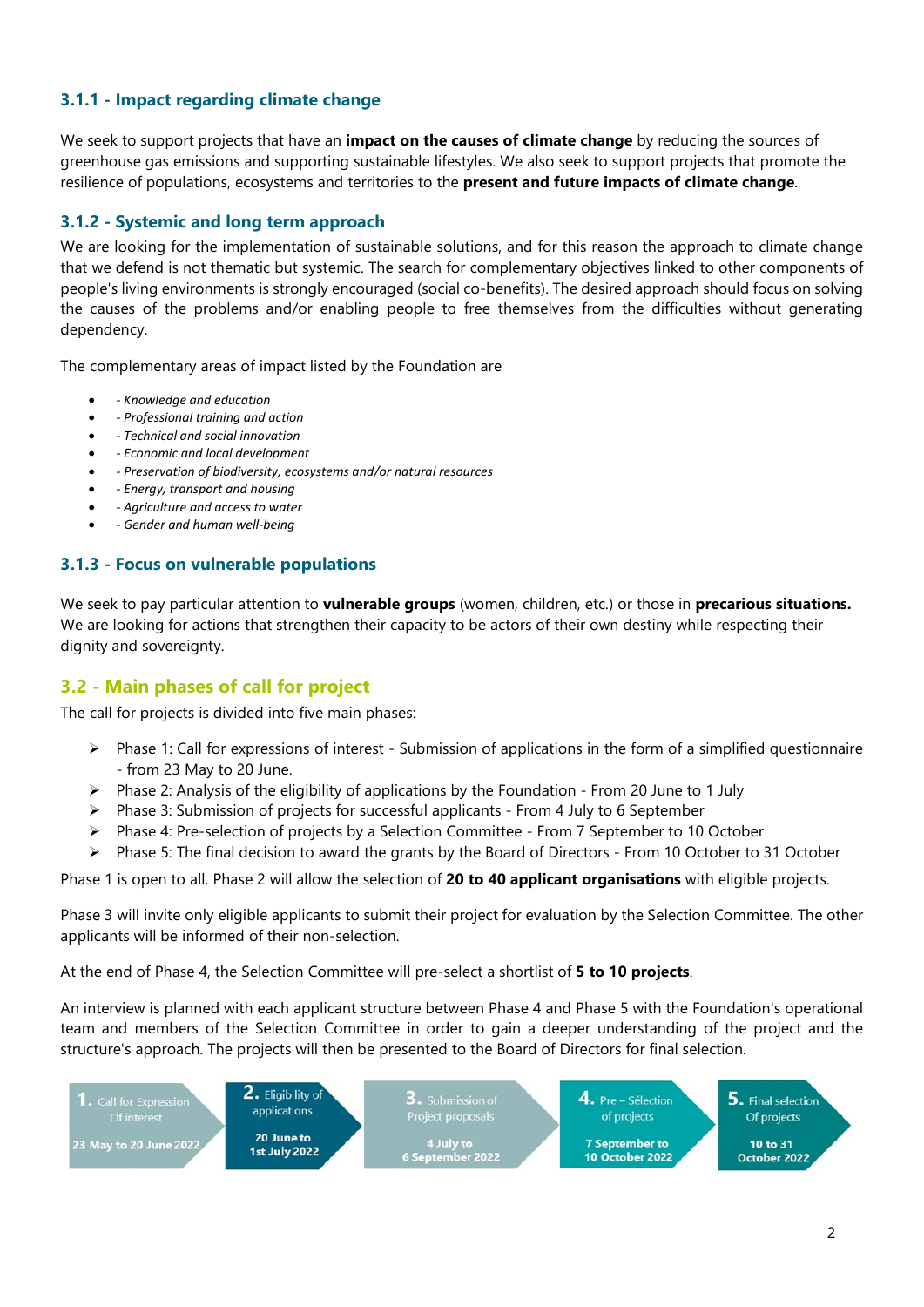## **3.3 - Terms and conditions**

#### **3.3.1 - Phase 1 – Expression of interest**

**All applicants are invited to check that they meet the announced eligibility criteria before proceeding with the preparation of their application. The application to the EOI will be considered complete if the following two conditions are met before 20 June 18:00 (Paris time):** 

- the applicant has filled in and completed the *[application form](https://go.survey.egis.fr/jT)* on the Skeepers platform (and reached the page confirming submission of the form)
- the applicant has sent the required supporting documents by email to *[fondation.egis@egis.fr](mailto:fondation.egis@egis.fr)* .

The applicant can present 1 or 2 projects during this phase, if he/she wishes to present 2 projects this will be possible directly on the same form.

The questionnaire consists of information of contact plus a compulsory part of 20 questions and 5 open questions. It has been designed to collect information strictly necessary to assess the eligibility of the project in a concise manner. We ask you to avoid any general, imprecise or confusing concepts. Additional project details and justifications will be requested in Phase 3.

ATTENTION: **Filling in the form on the Skeepers platform is only possible in one go.** Applicants are therefore invited to consult the questions in PDF format in order to prepare their answers before filling in the form on the platform. There is no possibility to interrupt an entry and come back to the file later. Only the last entry will be taken into account in case of multiple entries by the same organisation.

Mandatory supporting documents to be sent by email, specify in the subject line: **"AAP 2022 - Supporting documents - NAME OF STRUCTURE"**

APPENDIX 1: Presentation brochure of the organisation (4 pages recto/verso max) APPENDIX 2: Statutes and description of the governance (list of the board of directors) APPENDIX 3: Main CVs of the management team of the organisation and the project (4 pages/CV max, 5 CVs max) Optional supporting documents (same procedure):

APPENDIX 4: Project presentation leaflet (2 pages recto/verso max) For any questions, please contact *[fondation.egis@egis.fr](mailto:fondation.egis@egis.fr)*

#### **3.3.2 - Phase 3 – Detailed submission of project**

The modalities of participation in the project submission phase will be sent by email to the selected applicants. The applicant organisation may submit only one project during this phase.

The modalities will be as follows:

An online questionnaire on the Skeepers platform

Supporting documents to be sent by email (final list confirmed at the beginning of Phase 3)

**BANK DETAILS** 

Profit and loss account for the last financial year Annual report for the last financial year Budget forecast of the organisation for the year 2022 Full budget estimate for the project, showing the various sources of funding

The purpose of sending these additional elements is to analyse in more detail the interest and the adequacy of the project with the theme of climate change. The complementary questionnaire will require clear and concise answers in order to focus on the essential aspects and characteristics of the projects

#### **3.3.3 - Phase 4 – Pre-selection of projects**

Additional elements for the evaluation of the projects may be requested through direct contact with the pre-selected structures, particularly prior to a possible interview.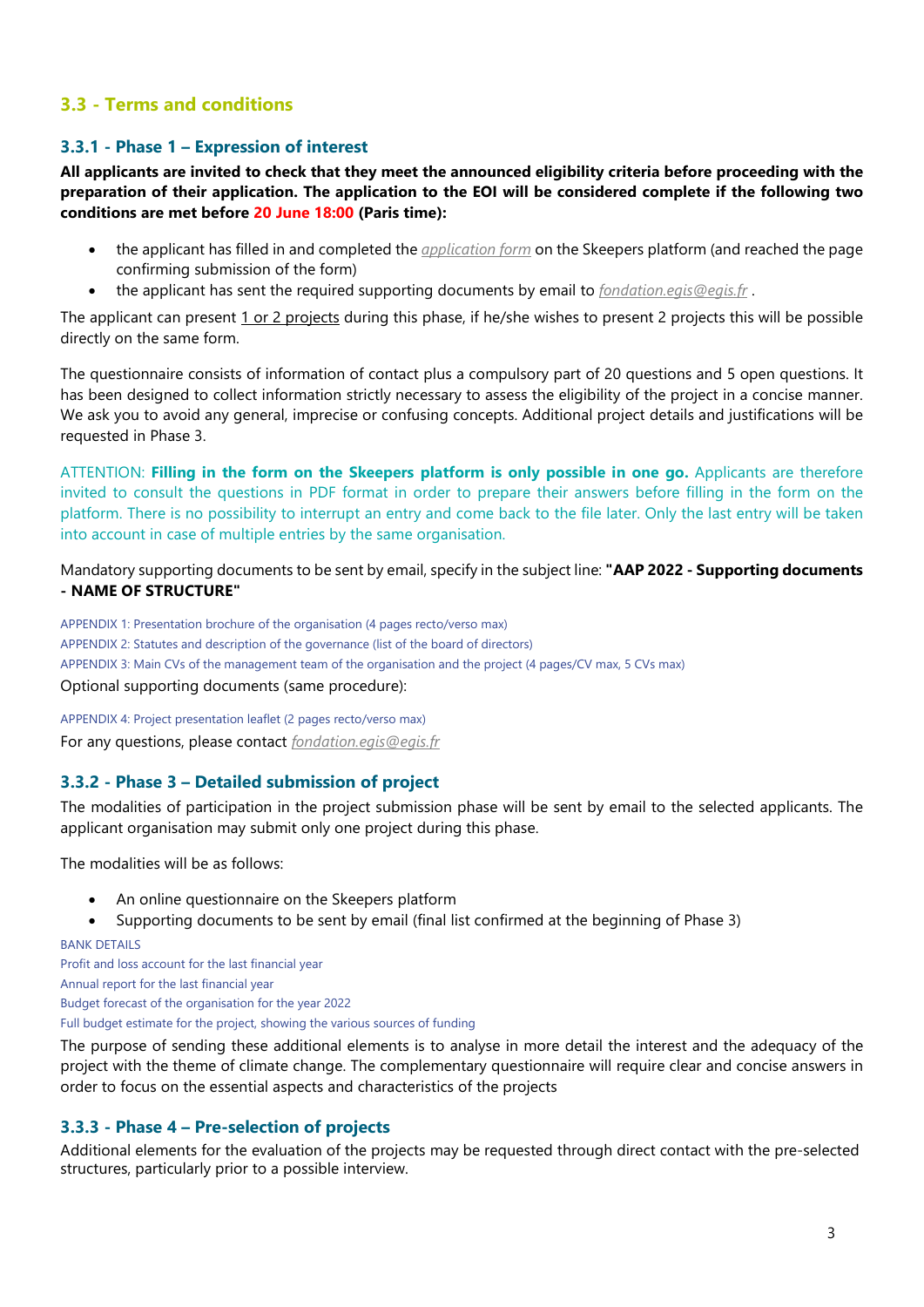# **4 - ELIGIBILITY CRITERIA**

The Egis Foundation will only consider applications that meet the following eligibility criteria (in turquoise):

### **4.1 - Criteria regarding the applicant organisation**

The project must be carried out by a charity or an organisation with **legal personality**, which is **non-profit** and has one of the characteristics provided for by *[French law](https://bofip.impots.gouv.fr/bofip/10963-PGP.html/identifiant%3DBOI-BIC-RICI-20-30-10-10-20170510)* and meets the conditions for the application of the **French sponsorship system.** 

It is aimed at French, European or international organisations such as associations, development NGOs, environmental NGOs or foundations.

The applicant structure must :

- $\triangleright$  Present a mission and a main activity in line with the scope of the call for projects
- $\triangleright$  Have been in existence for at least 2 years

The Egis Foundation does not finance :

- $\triangleright$  Structures with a political or religious purpose (funding or proselytising)
- $\triangleright$  Public bodies (State, public or local authorities, legal entities under public law)
- $\triangleright$  Structures in which one of the employees or members of the governance team holds a decision-making position within the Egis Group or the Egis Foundation. By decision-maker, we mean any member of governance, management position, shareholder or member of the decision-making bodies of the Groupe Egis or the Egis Foundation.
- $\triangleright$  Structures whose interests are associated with one of the Groupe Egis' existing or potential clients, partners or suppliers

### **4.2 - Criteria regarding the project presented**

The geographical location of the project presented may be in France, in Europe or internationally. The project presented by the applicant organisation must :

- Respect a total project budget between 80 k€ and 1 M€
- $\triangleright$  Present activities and main objectives related to climate change (emission reduction or adaptation)

The Egis Foundation does not fund

- $\triangleright$  Exhibitions and one-off events (festivals, sporting events, symposiums, conferences, general meetings, etc.)
- $\triangleright$  The production of films or reports
- $\triangleright$  Personal projects
- $\triangleright$  Scientific research projects, student grants or scholarships
- $\triangleright$  Projects solely related to advocacy actions
- Projects completed or scheduled to end before June 2024 (1.5 years after the contractual date of the agreement).
- $\triangleright$  Projects with a scheduled start date after November 2024 (1 year after the contractualisation date of the agreement)
- $\triangleright$  Projects with a total duration of less than 2 years
- Projects for which Egis is asked to provide less than 10% or more than 50% of the total project budget
- $\triangleright$  Projects serving the personal or financial interests of Groupe Egis clients or linked to Groupe Egis projects in progress or completed in the last 5 years.

Projects dealing with diagnostic phases, feasibility studies or pilot actions may also be proposed and additional information on these aspects must be submitted, without affecting their eligibility. For this type of project, the minimum duration criterion of 2 years is not applicable.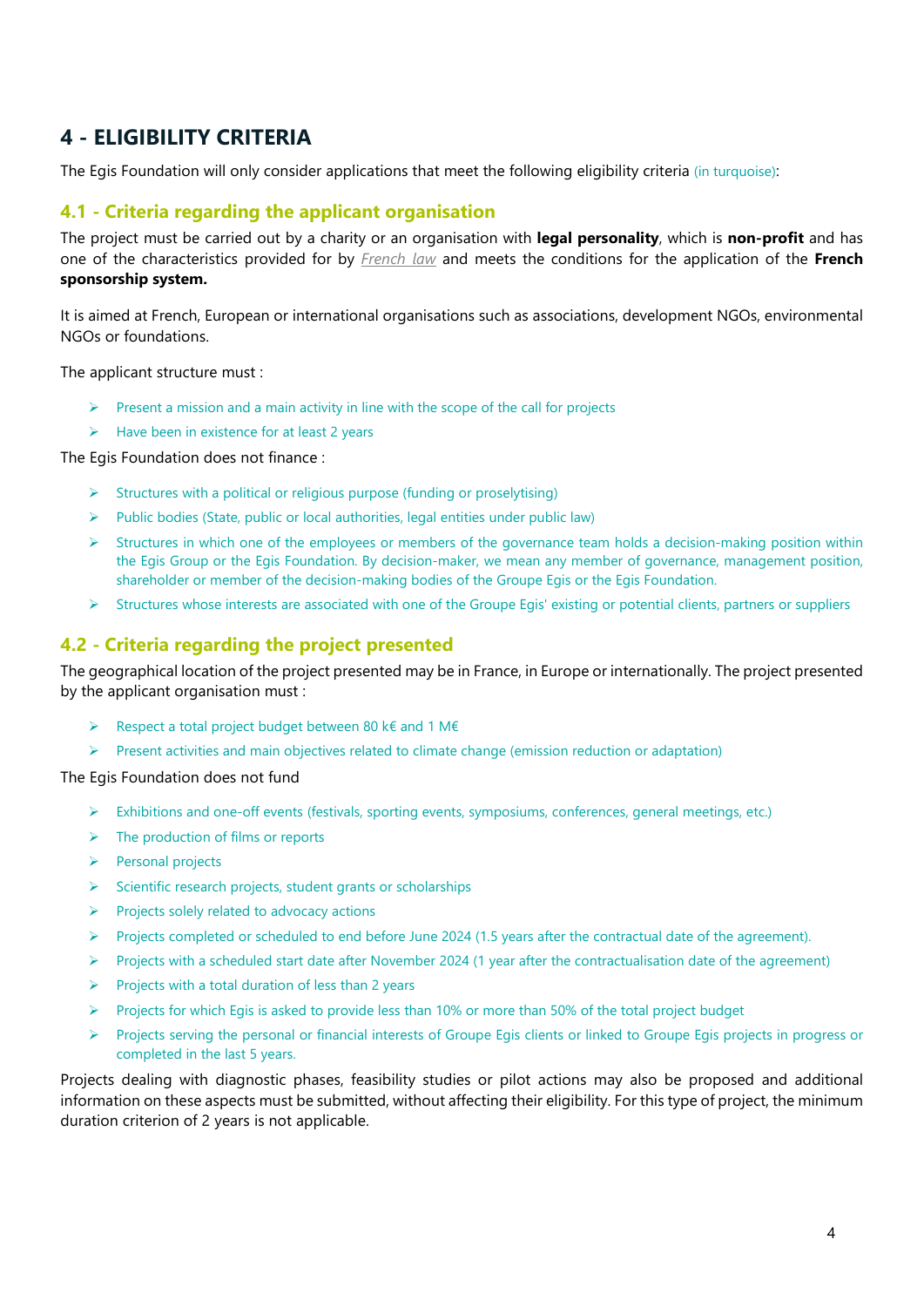### **4.3 - Additional criteria**

Other additional criteria will be used to determine the target group of organisations selected for phase 3. These criteria will only be taken into consideration in the case of a large number of eligible applications at the end of phase 2 (> 30 eligible applications with regard to the above criteria).

#### Additional criteria concerning the applicant structure:

- The average turnover of the last 3 years must be between 200 k€ and 10 M€ of annual budget
- Structural costs must be less than 15%.
- The internal or programmatic approach is considered mature with regard to climate change

#### $\triangleright$  Additional criteria concerning the project:

- The project targets vulnerable groups as direct beneficiaries
- The project presents complementary areas of impact consistent with the Egis Foundation's vision
- The project is carried out in one of the countries where the Egis Group is present
- The project is not eligible for carbon finance and the share of its funding from multilateral or bilateral donors is less than 30%.
- The share of structural costs proposed for funding by the Foundation is less than 10%.
- The objectives of the project are clear and the project is presented in a concise and synthetic manner
- The project is conducted in collaboration with other operational partners: research centres, NGOs, local institutions, etc.
- The project presents a potential for individual or collective mobilisation of Egis staff

## **5 - SELECTION CRITERIA**

The project selection criteria will be confirmed at a later stage to the eligible applicants invited to submit their project at the beginning of Phase 3.

The evaluation will focus on the following elements:

#### **5.1 - Criteria concerning the applicant structure**

- **Sound financial structure**
- Motivation, capacity and/or necessary experience in the field of climate change and the area of intervention

#### **5.2 - Criteria concerning the project presented**

- Operational soundness of the project (clarity of the methodology and activities, quality of the resources proposed, vision of the risks and difficulties)
- Relevance of the project to the problem and the context (analysis of the problem, clarity of objectives and results, adequacy of the solution to the need, adequacy of resources, adequacy of phasing/planning)
- Impact Measurement (maturity or clarity of the formulation of objectives concerning the climate impact measurement, contribution to GHG emission reduction, contribution to reduction of vulnerability of populations or ecosystems of CC, share of the budget allocated to monitoring and impact measurement)
- Sustainability of the impact (economic or intervention model chosen, territorial anchoring, sustainability of the project and medium-term vision)
- Soundness of the proposed financial package (transparency of the financial elements submitted, clear and balanced budget)

## **6 - PARTNERSHIP**

#### **The Egis Foundation wishes to commit to a collaborative partnership with the selected organisations around 4 key areas, which will be defined and adjusted on a case-by-case basis:**

- $\triangleright$  Medium-term visibility through the definition of financial support over 2 to 3 years
- $\triangleright$  Close collaboration from the agreement development phase and in regular dialogue during the project
- $\triangleright$  Joint reflection and support in measuring the impact and evaluation of projects
- Mobilisation of Egis Group human resources in addition to financial support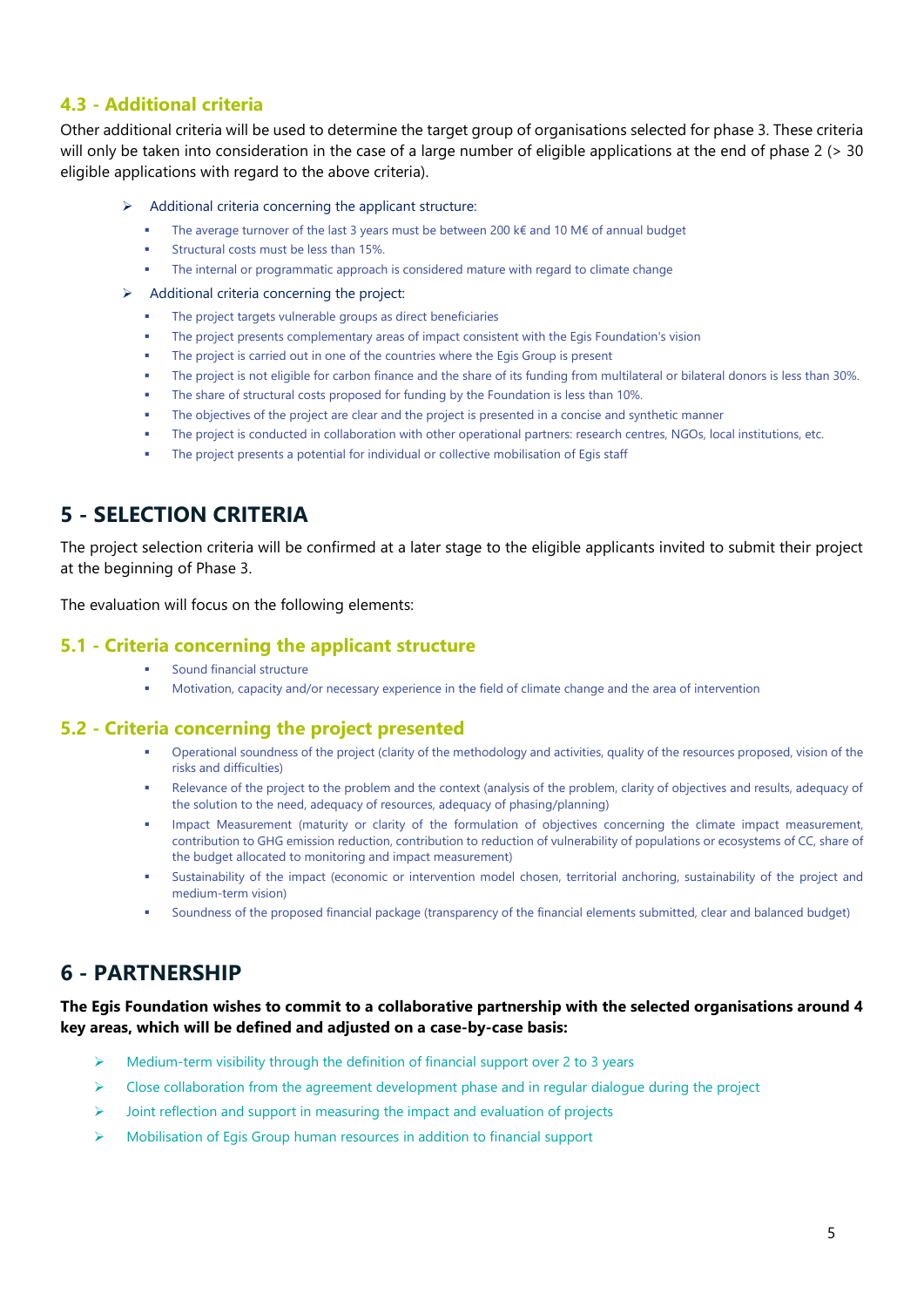## **6.1 - Partnership agreement and payment of the funding**

The call for projects is detailed by the presentation of values and objectives and around the topic of **fight against climate change**. A partnership agreement specifying the objectives to be achieved, the target audience, the terms and conditions of the action and a timetable for intervention will be drawn up between the Egis Foundation and the selected organisations.

The select

ed organisations commit to report on their actions through annual reports and financial statements that will be specified and agreed upon later. The selected organisations also commit to submit to the controls and monitoring carried out by the Foundation, the frequency of which will be defined according to the project schedule (annual or quarterly).

The dates of the various payments will be conditional on the completion of actions or intermediate phases of the project and will be indicated in the agreement. **The first instalment of the funding may be paid during the month of November upon signature of the agreement.** The funding will be divided into 2 to 4 instalments depending on the duration of the project and the amount granted.

## **6.2 - Monitoring and impact evaluation**

**The Egis Foundation does not wish to impose a monitoring or follow-up framework on its partners, but rather to define together the most appropriate methodology according to the organisation's experience, the context and the project.** 

When submitting the project, the organisation can explain the general and specific objectives of the project, explain its theory of change and possibly propose indicators for monitoring its impact.

When finalising the agreement with the selected organisations, the Egis Foundation wishes to engage in a joint reflection on impact research. The adequacy and relevance of setting up indicators specific to the project will be discussed. A framework for monitoring the general and specific objectives of the project will then be jointly defined. This collaboration framework may be adapted as the project develops.

The Egis Foundation expects that part of the financial endowment as well as the effort to mobilise Egis employees will be linked to the evaluation of the project's impact (maximum 5% of the financial endowment) with the aim of **achieving joint progress between the Egis Foundation and the partner in the consideration of impacts.**

## **6.3 - Egis employees involvement**

**The Egis Foundation will build a constructive dialogue with the pre-selected organisations in order to listen to their needs and identify possible synergies with the commitment wishes of Egis employees.** 

These elements may be discussed on a case-by-case basis on the basis of the structure's pre-identified needs in relation to its internal organisation or the proposed project. This discussion may take place during Phase 4 and will continue when the agreement is concluded.

The nature of the support proposed may be :

- $\triangleright$  Skills support corresponding to the needs of the structure: accounting, management, consulting, CSR strategy, carbon assessment, etc.
- $\triangleright$  Skills support corresponding to the needs of the project: technical expertise, engineering, consulting, project management, project carbon footprint, impact measurement, etc.
- $\triangleright$  An individual or collective commitment from employees corresponding to a component of the project (without mobilising "professional" skills)

The terms and conditions of this support and involvement of employees may be a voluntary commitment by Egis employees (volunteering) or in the form of skills sponsorship (agreement between Groupe Egis and the associated structure).